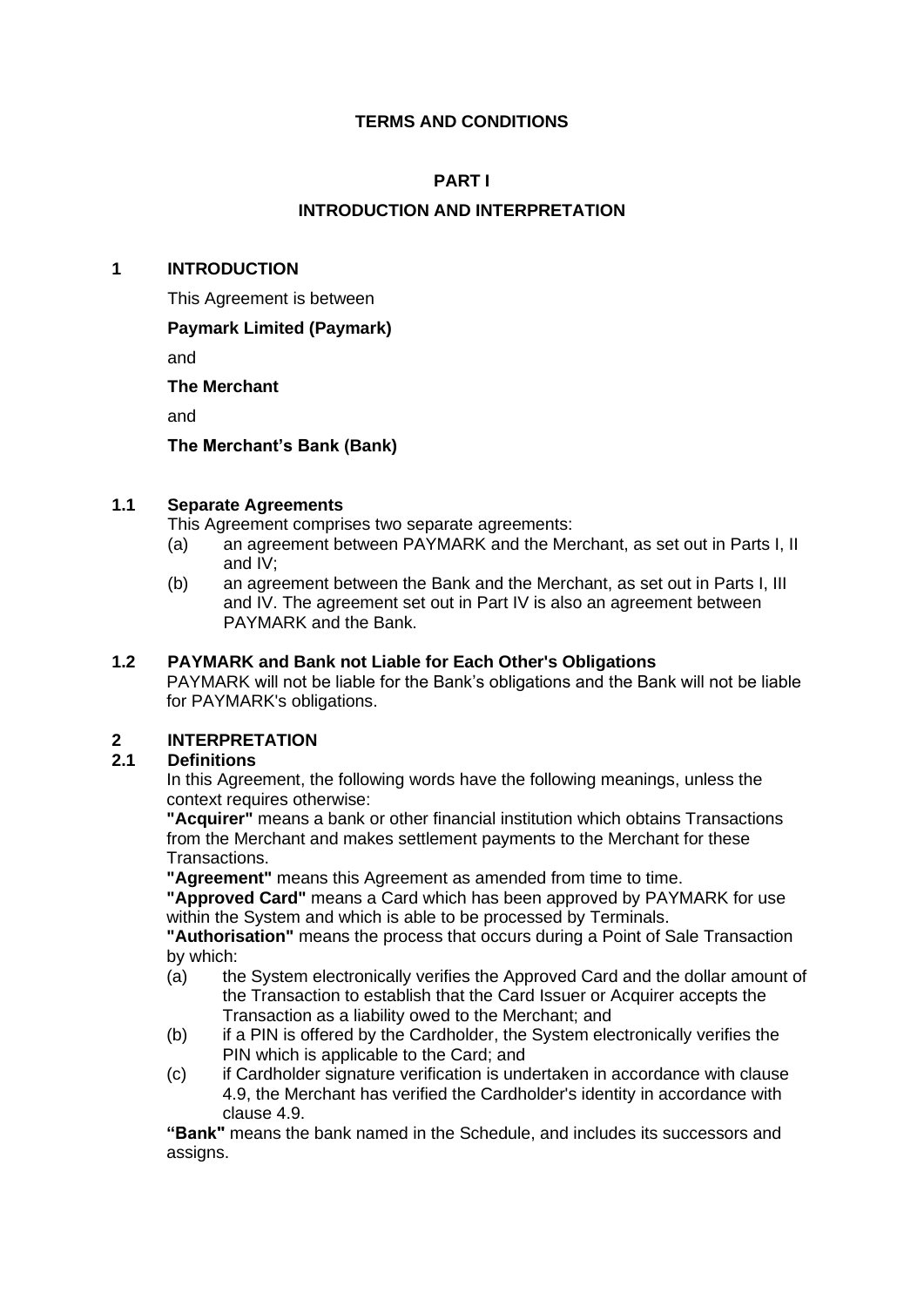**"Business Day"** means a day on which the Bank is open for normal banking business in Wellington and Auckland.

**"Card"** means a plastic card (whether a Credit Card or a Charge Card or a Debit Card), issued to facilitate payment for goods or services.

**"Cardholder"** means a person who has been issued with an Approved Card and, in the event that a Point of Sale Transaction is authorised in accordance with the procedures set out in this Agreement, includes the person presenting the Card for use in that Transaction.

**"Cardholder's Nominated Account"** means an account of the Cardholder.

**"Card Issuer"** means the Bank, financial institution, retailer or other person which is the issuer of a particular Card.

**"Charge Card"** means a Card used to charge payments to the charging facility provided to the Cardholder by the Card Issuer.

**"Communication Channels"** means the telecommunication networks approved by PAYMARK from time to time for linking Terminals through to the processing centres from which Authorisations are provided.

**"Credit Card"** means a Card used to charge payments to the credit facility provided to the Cardholder by the Card Issuer.

**"Currently Approved"** means, in relation to a Terminal, conforming at all times, for the duration of this Agreement, with the specifications advised by PAYMARK from time to time.

**"Debit Card"** means a Card used to access, and immediately debit funds from, a Cardholder's bank account.

**"Donation Point Tap"** means a Terminal that enables Merchants that are not-forprofit organisations, as decided by Bank, to accept low-value Transactions for a predetermined set dollar value, as agreed by Bank and Merchant, via a contactlessonly reader.

**"EFTPOS"** means electronic funds transfer at point of sale.

**"Electronic Offline Voucher"** and **"EOV"** means a process whereby the card details required for the authorisation of a Point of Sale Transaction are automatically accepted and stored by the Terminal for subsequent dispatch to PAYMARK pending reconnection to the System.

**"Merchant"** means the merchant named in the Schedule and includes its successors.

**"Merchant Account"** means the bank account in New Zealand nominated by the Merchant from time to time for the settlement of Transactions with the Merchant and the debiting of charges under this Agreement.

**"Merchant Help Desk"** means the help desk operated by PAYMARK and to which merchants have access.

**"Merchant Premises"** and **"Premises"** means the premises of the Merchant recorded in PAYMARK's files.

**"Merchant Refund"** means a refund by a Merchant through the System to a Cardholder of all or some of the money received by that Merchant from that Cardholder for payment of goods or services which has previously been effected by virtue of a Valid Transaction.

**"mPOS"** means mobile payment application within a mobile device (smartphone, tablet, PDA's) that connects to a Terminal via the audio/USB port or Bluetooth, as offered by Bank to the Merchant in conjunction with a Merchant Account.

**"Offline Transaction"** means a Point of Sale Transaction effected in accordance with clause 7.1 which is sought to be effected using:

- (i) EOV, in the case of a Debit Card not bearing a point-of-sale acceptance mark of an international card scheme; or
- (ii) EOV, sales voucher or credit voucher, in the case of a Credit Card, Charge Card or Debit Card bearing a point-of-sale acceptance mark of an international card scheme.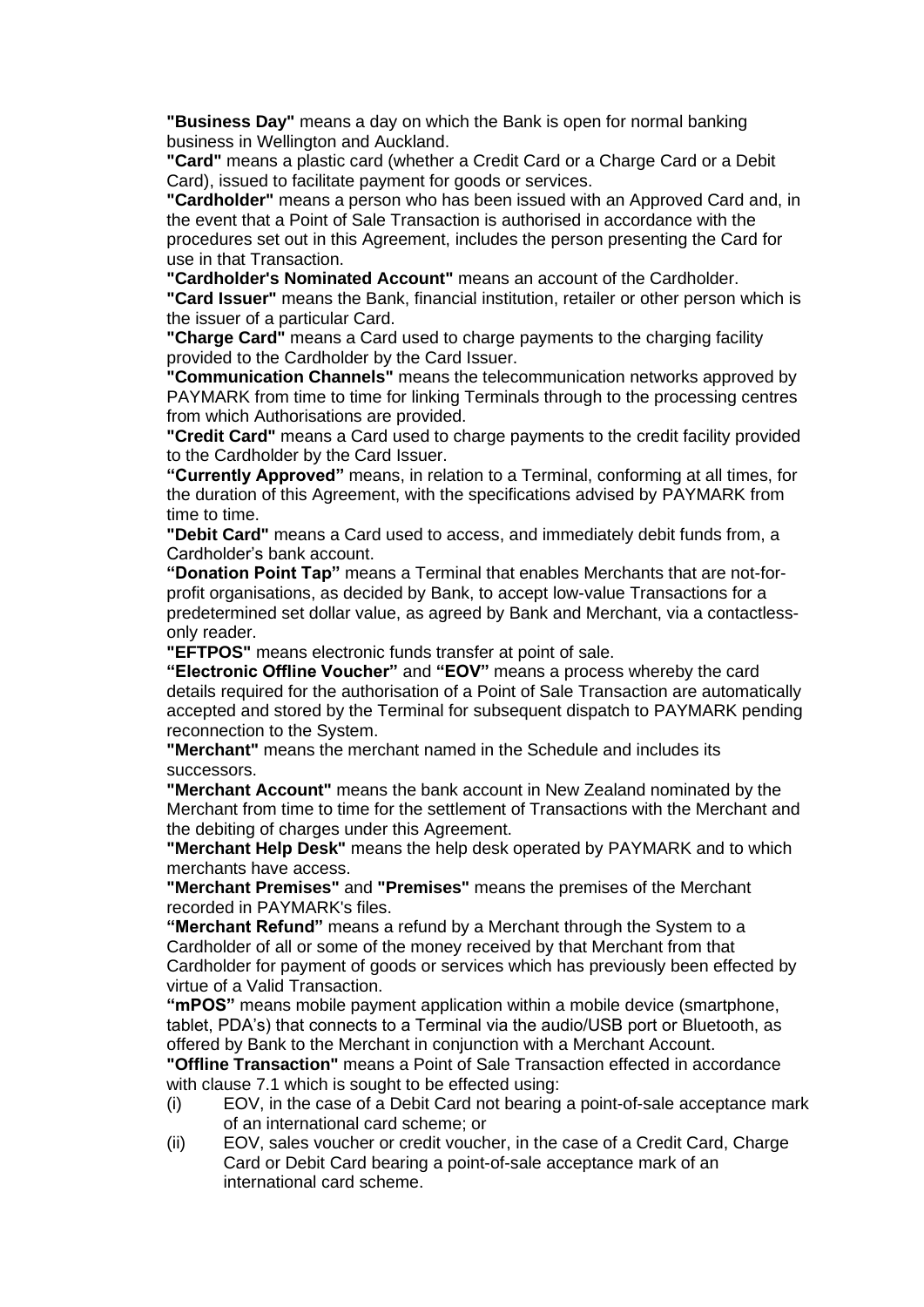**"PAYMARK"** means Paymark Limited, and includes its successors and assigns. **"Person"** includes any individual, company, partnership, incorporated society, association or other legal entity.

"**PIN"** means the personal identification number of the Cardholder issued in relation to an Approved Card.

**"Point of Sale Transaction"** and **"Transaction"** means the process by which a Terminal is used by the Merchant and a Cardholder to authorise the electronic transfer of funds between the Cardholder's Nominated Account and the Merchant Account to effect payment by a Cardholder for goods or services and/or a cash withdrawal by a Cardholder or a Merchant Refund and, where this service is available on the System, a Cardholder balance enquiry, and, unless the context otherwise specifically requires, includes an Offline Transaction.

**"Service"** means the service to be provided by PAYMARK under this Agreement, excluding any settlement or clearing services.

**"System"** means the electronic delivery system owned and operated by PAYMARK to facilitate Point of Sale Transactions.

**"Terminal"** means an EFTPOS software application within a physical device, both of which have been certified by PAYMARK as conforming to PAYMARK's specifications (including the communications controller and interfacing software integrated into an electronic cash register), in each case operated by the Merchant and connected with the System.

**"Valid Transaction"** means a Transaction as described in clause 5.1.

## **2.2 General Interpretation**

In this Agreement:

- 2.2.1 unless otherwise stated, a reference to a Part, Section, clause or the Schedule is a reference to a part, section, clause or the schedule of or to this Agreement;
- 2.2.2 words in the plural include the singular and vice versa;
- 2.2.3 headings are inserted for convenience only and must be ignored in construing this Agreement.

#### **2.3 Merchant's Liability**

Where the Merchant consists of two or more persons, their liability under this Agreement will be joint and several.

#### **2.4 Governing Law**

This Agreement will be construed and take effect in accordance with New Zealand law.

#### **PART II**

#### **AGREEMENT BETWEEN PAYMARK AND MERCHANT**

#### **3 PROVISION AND MAINTENANCE OF TERMINALS**

#### **3.1 Terminals to be Approved by PAYMARK**

The Merchant will not use any Terminal in the System unless that type of Terminal is Currently Approved by PAYMARK.

#### **3.2 Use of Terminals**

The Merchant will not:

3.2.1 interfere with or alter the software within the Terminal or any attached cryptographic device;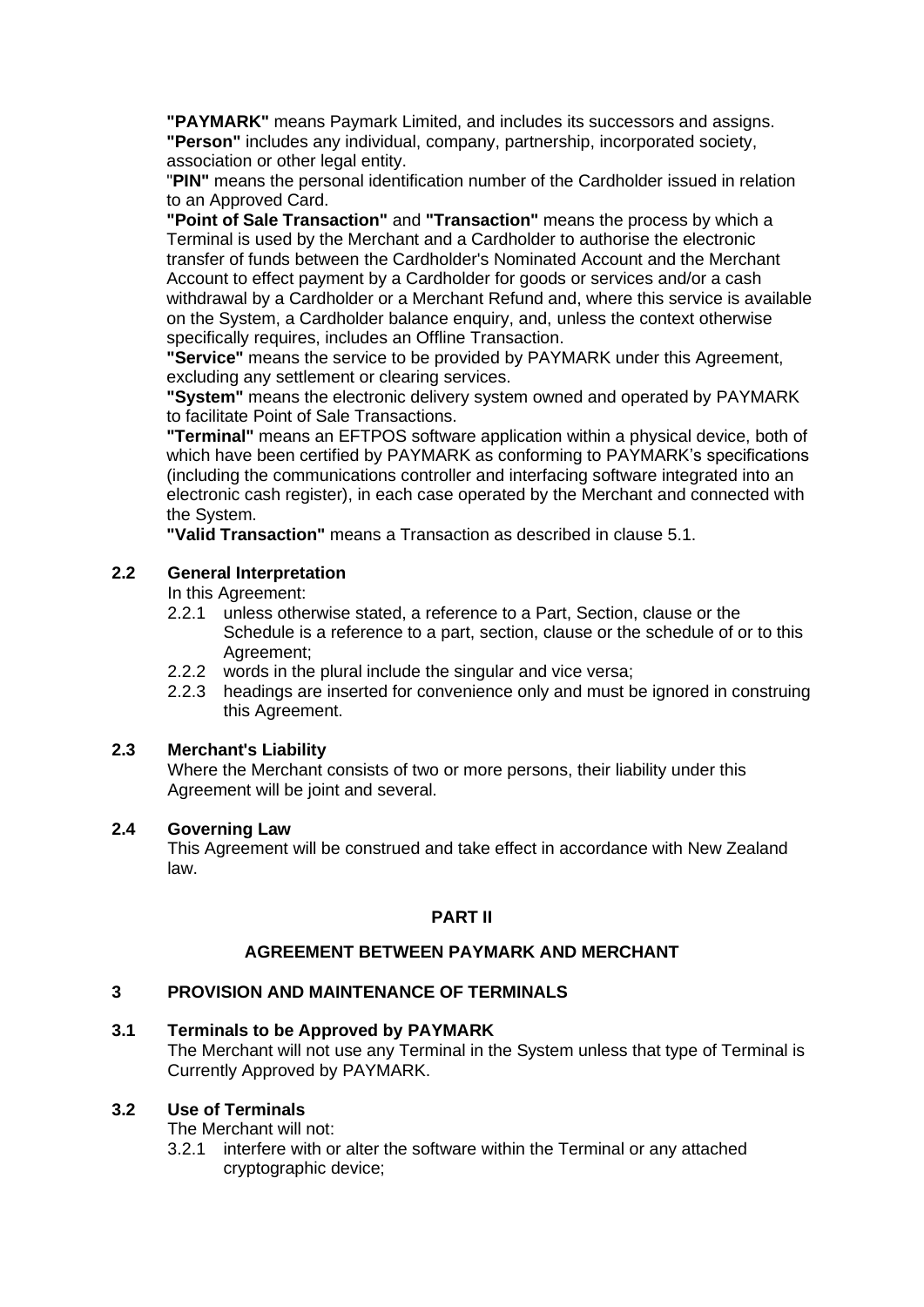- 3.2.2 knowingly or negligently use or attempt to use the System with a malfunctioning Terminal;
- 3.2.3 knowingly or negligently do or allow anything to happen which might damage or interfere with the System or compromise the System's security;
- 3.2.4 use the refund functionality of the Terminal to make a payment from the Merchant to a Cardholder for goods or services.

## **4 SERVICES, PRICING AND PROCEDURES**

#### **4.1 Provision of Service**

During the term of this Agreement, PAYMARK will:

- 4.1.1 provide the Merchant with access to and use of the System, on the terms contained in this Agreement, for an administration fee as set out in the Schedule;
- 4.1.2 take all reasonable steps practicable to maintain the System in proper working condition to provide a continuous and accurate service to the Merchant<sup>:</sup>
- 4.1.3 permit the Merchant free-phone access 24 hours daily to the Merchant Help Desk to report faults and obtain advice on how to correct them;
- 4.1.4 administer the key loading system which imposes the security for the operation of the Terminals, at the then applicable charges; and
- 4.1.5 monitor the telecommunications components of the System to support delivery of the Service, and for pricing to the Merchant as set out in the Schedule.

#### **4.2 Notification of Default**

The Merchant will notify PAYMARK promptly if it becomes aware of any problems with the System that affect the Merchant's ability to access or use the System.

#### **4.3 Merchant Accounts**

PAYMARK shall be entitled to facilitate the depositing of Transaction settlement proceeds and the debiting of any amount payable by the Merchant under this Agreement to such account as advised by the Merchant to the Bank, and the Bank to PAYMARK, as being the Merchant Account.

#### **4.4 Acceptance of Approved Cards**

The Merchant may use the System to accept an Approved Card to effect a Point of Sale Transaction where either:

- 4.4.1 the Merchant has a separate agreement with the relevant Acquirer governing the use of that Approved Card, and the Merchant has elected to effect the Point of Sale Transaction using that Approved Card; or
- 4.4.2 the Approved Card is a Debit Card.

#### **4.5 Transaction Record**

The Merchant must offer the Cardholder a Transaction record in respect of the relevant Transaction.

#### **4.6 Confidentiality**

The Merchant will not do anything which might jeopardise the confidentiality of a Transaction or of a Cardholder's details. This includes the Merchant ensuring that the pinpad device used for entry of PINs is able to be used in such a manner that no other person (including the Merchant and its employees) is able to see or detect the PIN or other details entered by the Cardholder.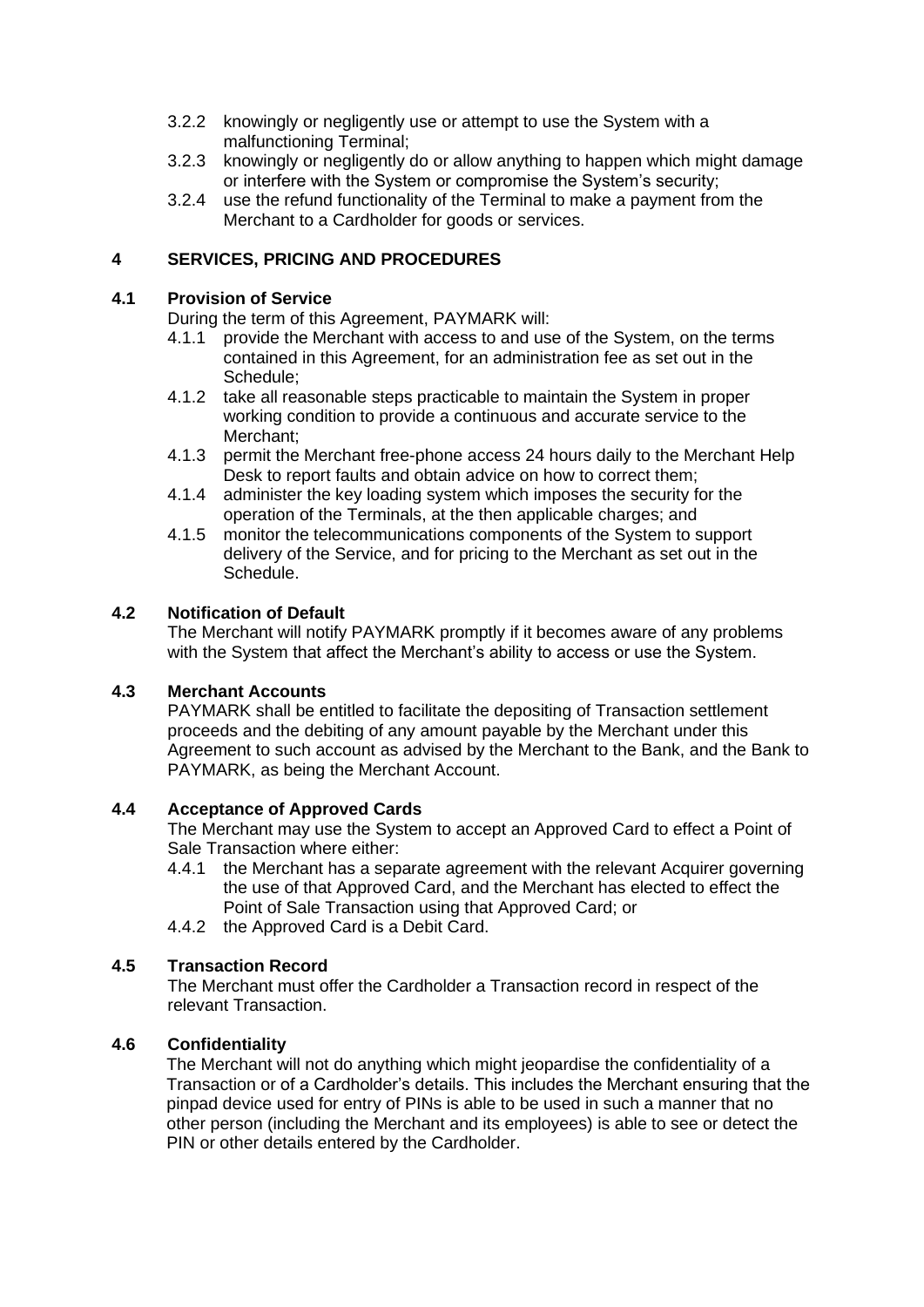# **4.7 Settlement**

PAYMARK will ensure that the process necessary to deposit value for valid Transactions to the Merchant Account is initiated. However, the Merchant acknowledges that:

- 4.7.1 in the case of Transactions effected using Terminals which have the capability to store Transactions, those Transactions will only be forwarded for processing once the Merchant activates the function to transmit those Transactions to PAYMARK; and
- 4.7.2 in the case of Transactions which are stored as Offline Transactions due to technical malfunction at the central processors or failure of the telecommunications links, those Transactions will only be forwarded for processing when the Terminal is capable of doing so and establishes connection to the System, once the malfunction or failure is remedied, and, unless those Transactions are so forwarded promptly, PAYMARK will not be able to process them through the System and neither PAYMARK nor the Bank shall be liable for their settlement through the System.

# **4.8 Wrongful Use**

The Merchant will take all reasonable care to prevent wrongful use of an Approved Card for a Point of Sale Transaction at the Merchant Premises.

#### **4.9 Verification of Cardholder Identity**

- 4.9.1 The Merchant will not effect a Transaction with a Cardholder unless that Cardholder's identity is verified as outlined in this clause.
- 4.9.2 The Cardholder's identity can be verified by:
	- (i) the correct entry of the Cardholder's PIN into the Terminal, followed by the verification of the PIN within the System, and the System response "ACCEPTED" at the Terminal; or
	- (ii) where the Transaction is a Credit Card Transaction, verification of the Cardholder's signature, whereby the Merchant must take all reasonable steps to ensure that the signature on the relevant Transaction record is not forged or unauthorised and that it corresponds with the signature on the relevant card.

#### **4.10 Payment by direct debit**

The Merchant will irrevocably and unconditionally authorise the bank at which it maintains the Merchant Account to debit the Merchant Account with the amount of any fee, cost, charge, liability or expense or other amount which becomes payable by the Merchant to PAYMARK (including the administration and telecommunications access fees as set out in the Schedule).

#### **4.11 No manual entry of details**

The Merchant will ensure that a Debit Card Transaction is not initiated by manually entering the details of a Debit Card into a Terminal.

#### **4.12 Standby service**

- 4.12.1 The Merchant can choose to put its Terminal on standby, where the Terminal remains connected to the Paymark system but is not actively transacting (the "**Standby Service**") for up to six months (the "**Standby Service Period**"). The standby service fee (as set out in the Schedule) is payable upfront and on notification by the Merchant to PAYMARK that the Standby Service is required.
- 4.12.2 After the Standby Service Period, the Terminal is automatically returned to full service thereby attracting the standard merchant Administration Fee. If the Merchant wishes to continue the Standby Service for a further Standby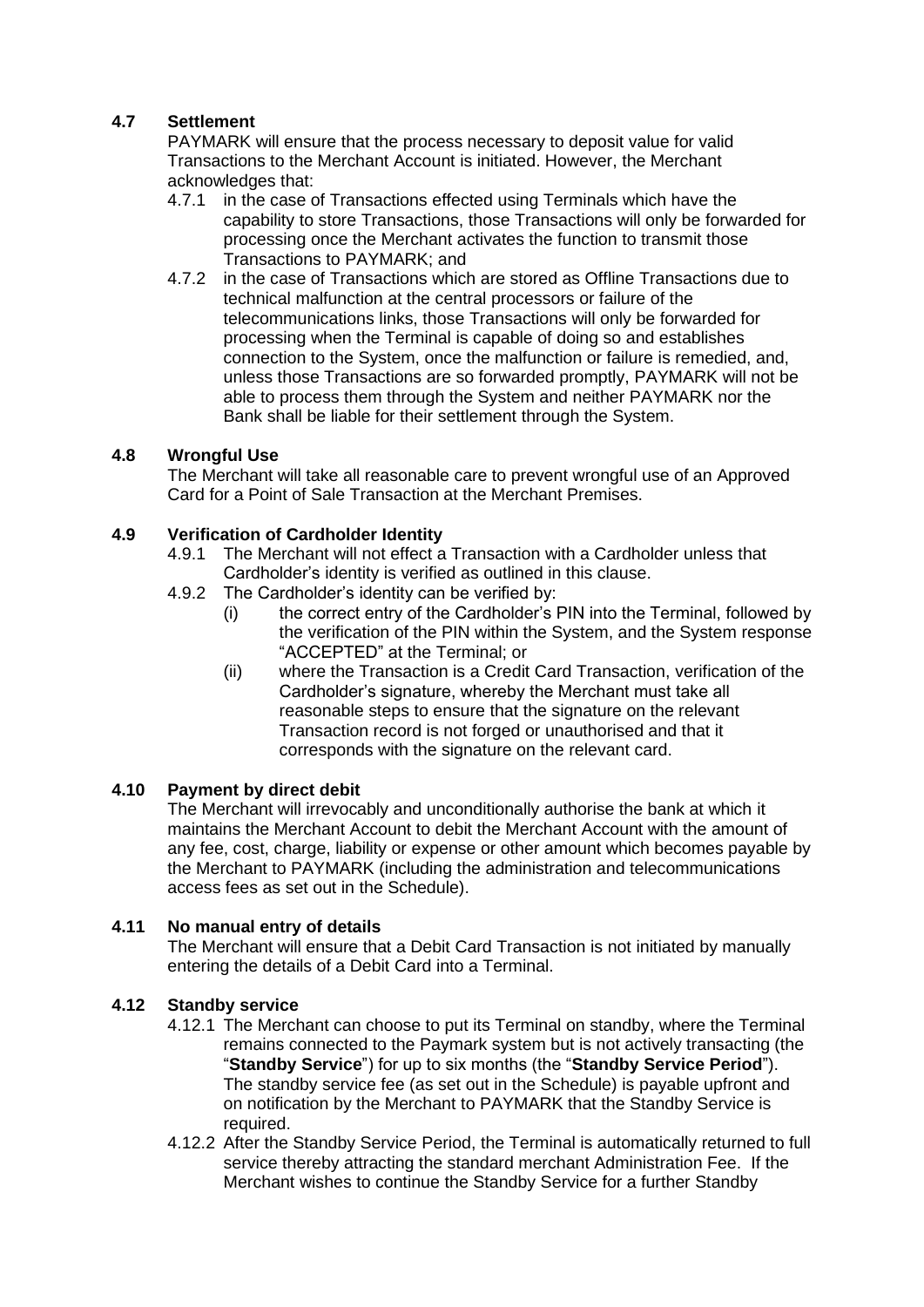Service Period, the Merchant must notify PAYMARK prior to the initial Standby Service Period ending and pay a further standby service fee upfront for a further six months. If the Merchant chooses to end the Standby Service sooner than six months, the Merchant agrees that it is not entitled to a refund of the standby service fee or part thereof.

# **PART III**

#### **AGREEMENT BETWEEN BANK AND MERCHANT**

#### **5 PAYMENTS TO AND BY MERCHANT**

#### **5.1 Valid Transactions**

A Point of Sale Transaction will be valid if:

- 5.1.1 in the case of a Transaction, other than an Offline Transaction, the Transaction has been effected through the System and initiated by the use of an Approved Card and:
	- (a) the identity of the relevant Cardholder has been verified in accordance with clause 4.9;
	- (b) the Transaction complies with the authorisation procedures agreed to by the Merchant and the Acquirer in respect of Transactions using that Approved Card;
	- (c) the Terminal has printed details of the:
		- (i) type of account;
		- (ii) type and amount of the Transaction;
		- (iii) date of the Transaction;
		- (iv) time of the Transaction;
		- (v) Terminal transaction record number; and
	- (d) the Terminal has confirmed that the Transaction has been accepted; or
- 5.1.2 in the case of an Offline Transaction:
	- (a) the Transaction has been effected in accordance with clause 7.1; and
	- (b) if the Card is a Debit Card that does not bear a point-of-sale acceptance mark of an international card scheme, the amount of the Transaction does not exceed the maximum dollar amount set out next to "Offline Transaction Guarantee Limit" in the Schedule, or such other amount as PAYMARK may notify the Merchant in writing; and
- 5.1.3 in the case of all Transactions if:
	- (a) the Transaction is not prohibited by law;
	- (b) the Merchant has complied with this Agreement;
	- (c) there has been no fraud or deception on the part of the Merchant or its employees or agents;
	- (d) the Merchant has taken reasonable care to detect any forged signature or improper use of the relevant Card and to ensure that the Transaction has not been effected before any issue date embossed on the relevant Card,

**BUT** nothing in this Agreement negates or overrides anything contained in any contract, arrangement or understanding between the Merchant and an Acquirer as to the validity of a Transaction or the authority of that Acquirer to decline, reverse or charge back a Transaction.

For the avoidance of doubt, a Transaction of the type described in clause 7.1.5 and for which an offline voucher is completed is not a Valid Transaction.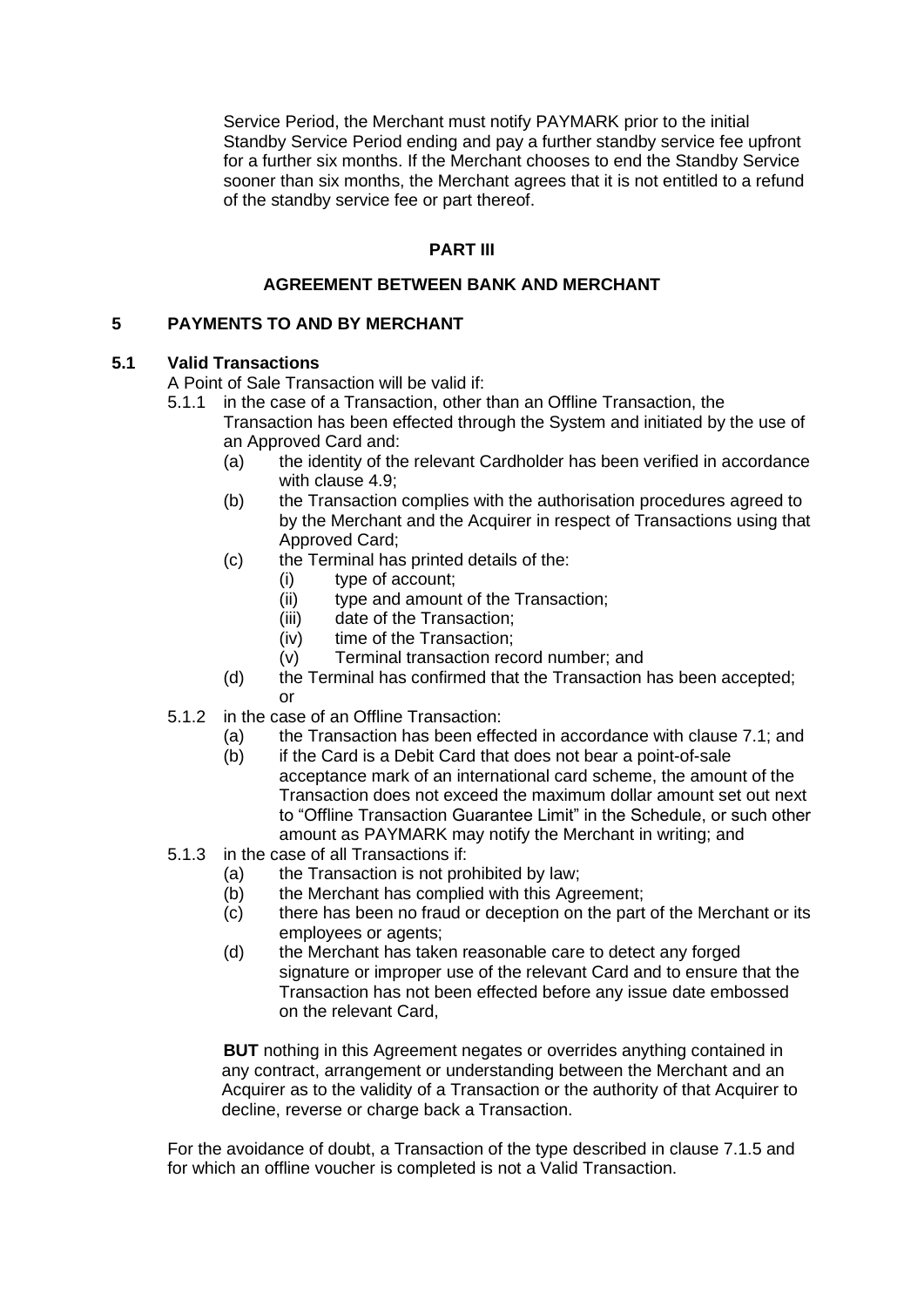# **5.2 Valid Transaction to Constitute Instruction**

A Valid Transaction will be deemed to constitute an irrevocable instruction by the Cardholder to the relevant Card Issuer to debit the Cardholder's Nominated Account and to pay the relevant amount to the Merchant.

# **5.3 Credit of Payment to Merchant Account**

In relation to a Valid Transaction:

- 5.3.1 for Debit Card Transactions, the Bank will arrange for the Merchant Account to be credited with an amount equivalent to the amount debited to the Cardholder's Nominated Account. This will take place on the same Business Day up to the Merchant's settlement cut-off for that Business Day, or the following Business Day if the relevant Transaction is effected after the Merchant's settlement cut-off or if necessary to settle weekend and public holiday trading or to recover from a System malfunction.
- 5.3.2 for Approved Cards which require a separate agreement between the Merchant and the Acquirer, the Acquirer (but not the Bank unless it is also the Acquirer) will settle with the Merchant in accordance with the terms specified in the separate agreement between the Merchant and the Acquirer.

# **5.4 Validity of Authorisations**

The validity and acceptance of an Authorisation obtained through the System is a matter as between the Merchant and the Card Issuer or Acquirer.

# **5.5 Charge Backs**

Subject to the Merchant complying with clauses 5.1 and 7.1.5 of this Agreement, and subject to anything contained in any separate contract, arrangement or understanding between the Merchant and an Acquirer as to the validity of a Transaction or the authority of that Acquirer to decline, reverse or charge back a Transaction, the Bank will not be entitled to charge back a Valid Transaction to the Merchant.

# **5.6 Recovery of Funds and Other Charges**

The Bank may debit, or procure the debiting of, the Merchant Account or any other account of the Merchant with:

- 5.6.1 any amount previously credited to the Merchant by the Bank either in error or as a consequence of the Merchant not observing the provisions of this Agreement;
- 5.6.2 any amount which the Merchant is liable to pay the Bank under clause 12.4 as a result of a disputed Transaction; and
- 5.6.3 any amount previously credited to the Merchant by the Bank in error where, in breach of this Agreement, the Merchant has permitted another person (whether a purchaser of the Merchant's business or otherwise) to effect a Transaction through the System acting in the capacity of a different merchant, and using a Terminal at the Premises, and the Bank has credited funds to the Merchant in respect of that Transaction, so long as the Bank promptly advises the Merchant of the details of any corrective debitings.

#### **5.7 Prohibition on Surcharges and Minimum Transaction Amounts**

Except as may be expressly required by law, the Merchant agrees that it will not;

- 5.7.1 add any identifiable surcharge to a Transaction, which is in any way attributable to PAYMARK, EFTPOS or in relation to use of the System; nor
- 5.7.2 refuse to effect a Transaction on the basis that it is below a certain monetary value.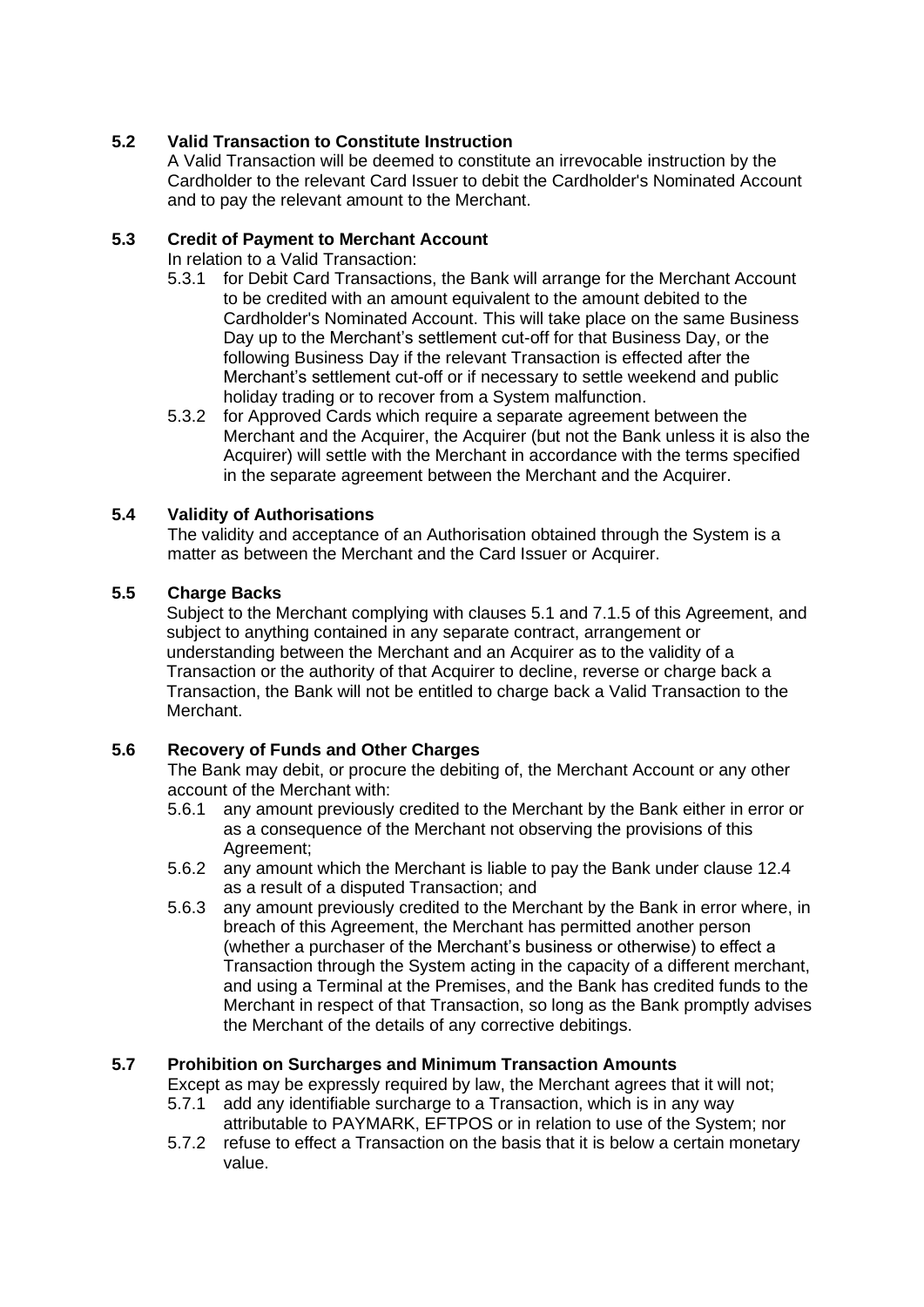## **5.8 Reconciliation Records**

The Bank will ensure that the Merchant is provided with adequate data to reconcile the Merchant's activities through the System.

# **6 ADVERTISING AND PROMOTION**

#### **6.1 Supply of Material**

The Bank may supply the Merchant with promotional material for the System, and the Merchant may at its discretion display at the Premises any of the material supplied by the Bank.

# **6.2 Display of Material on Termination**

As soon as this Agreement is terminated, the Merchant will cease displaying any advertising or promotional material relating to the System.

# **6.3 Display of PAYMARK Logo**

- 6.3.1 The Merchant will clearly display the Merchant Help Desk number and the PAYMARK logo, in the form previously notified to the Merchant by PAYMARK, on any PINpad or terminal device that is used at the Premises to effect Point of Sale Transactions.
- 6.3.2 All promotional material or signs used to advertise the availability of the PAYMARK EFTPOS Service shall bear the PAYMARK logo.
- 6.3.3 The Merchant will not do anything, including permitting the display of other parties' name, symbol or logo, to denote availability of EFTPOS at the Premises or to mislead any person in respect of the EFTPOS Service or its provider.

# **7 OFFLINE TRANSACTIONS**

#### **7.1 Offline Transactions**

- 7.1.1 Where the System is unable to process Transactions due to technical malfunction at the central processors or failure of the telecommunications links, the Merchant may:
	- (i) use automated procedures, such as EOV, within the Terminal to accept and store Transactions for subsequent dispatch to PAYMARK; or
	- (iii) complete a sales voucher or credit voucher supplied by the Card Issuer or Bank for any Transactions made using a Credit Card, Charge Card or Debit Card bearing a point-of-sale acceptance mark of an international card scheme,

provided that, where there is a technical problem affecting the System which prevents the Terminal from sending the Transaction to the Card Issuer for online authorisation and the Merchant is entitled to use the automated procedures within the Terminal, the Merchant is not entitled to process the Transaction using a sales voucher or credit voucher.

- 7.1.2 Should the Merchant use EOV, then:
	- (i) the Cardholder's identity must be verified by taking and referring the Cardholder's signature on the Transaction record to the signature on the Card in accordance with clause 4.9.2(ii) (which for these purposes shall apply to Transactions made using Debit Cards, Credit Cards and Charge Cards):
	- (ii) in the event that the Transaction is required to be stored within a point of sale device attached to the Terminal, such point of sale device must be secure against unauthorised access;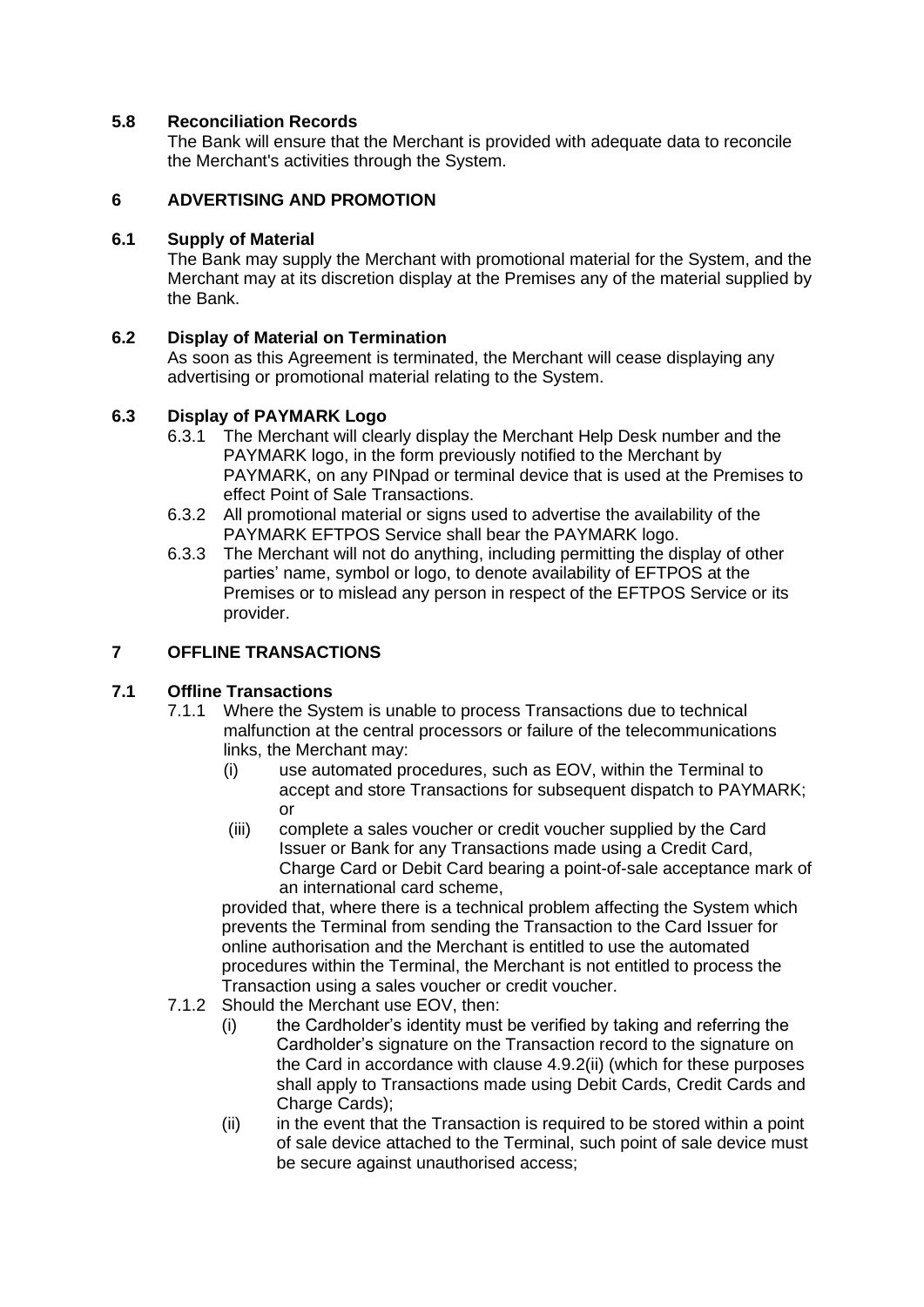- (iii) a signed copy of the relevant transaction record must be retained and filed by the Merchant, and should this not be available upon request of the Bank, the Bank may charge back the value of the Transaction;
- (iv) in the case of a Transaction sought to be effected using an invalid Card, the Bank will not be liable for settlement of the value of the transaction recorded;
- (v) any Transaction made with a Credit Card, Charge Card or Debit Card bearing a point-of-sale acceptance mark of an international card scheme is taken and stored within the Terminal will be subject to the separate agreement governing the use of that Card (including, without limitation, provisions as to checking of the Card's issue date and expiry date).
- 7.1.3 Should the Merchant utilise a sales voucher or credit voucher for Credit Cards, Charge Cards or Debit Cards bearing a point-of-sale acceptance mark of an international card scheme:
	- (i) the voucher must be completed with all required details; and
	- (ii) the Cardholder must sign the voucher and the Merchant must verify the Cardholder's identity by reference to the Cardholder's signature in accordance with clause 4.9.2(ii) .
- 7.1.4 In circumstances where the Terminal malfunctions, the procedures set out in clause 7.1.3 shall be followed in respect of Transactions made using Credit Cards, Charge Cards and Debit Cards bearing a point-of-sale acceptance mark of an international card scheme.
- 7.1.5 In all circumstances where an offline facility (including EOV, sales vouchers or credit vouchers) is used to process a Transaction:
	- (i) the offline facility must not be used:
		- where the Terminal is working normally;
		- to provide a Cardholder with cash;
		- to process a Transaction where the Card's magnetic stripe is unable to be read by the Terminal;
		- to process a Transaction which has been declined by the System;
		- to process a Transaction which could not be completed as a result of Cardholder PIN errors;
		- in respect of a Debit Card Transaction, to process a Transaction where there is a technical problem with the Card or the card reader which prevents the Terminal from reading the Card;
		- in respect of a Debit Card Transaction, to allow the Merchant to sell goods or services at a location that is different from the location of the Merchant's Terminal's connection to the System;
		- to split a single purchase Transaction of more than the limit set out in clause 5.1.2(b) into two or more purchase Transactions within that limit.
	- (ii) the Merchant must comply with such further instructions as the Bank may provide as to the completion of sales voucher or credit vouchers;
	- (iii) the Merchant must comply with any separate agreement governing the use of that Card (including, without limitation, provisions as to checking of the Card's issue date and expiry date), and, in the event that this clause 7.1.5 is not observed, the Card Issuer may charge back the amount of that Transaction to the Merchant.
- 7.1.6 The Merchant must stop using the sales or credit vouchers to accept Transactions as soon as practicable after the technical problem affecting the System or the Terminal's connection to the System is resolved.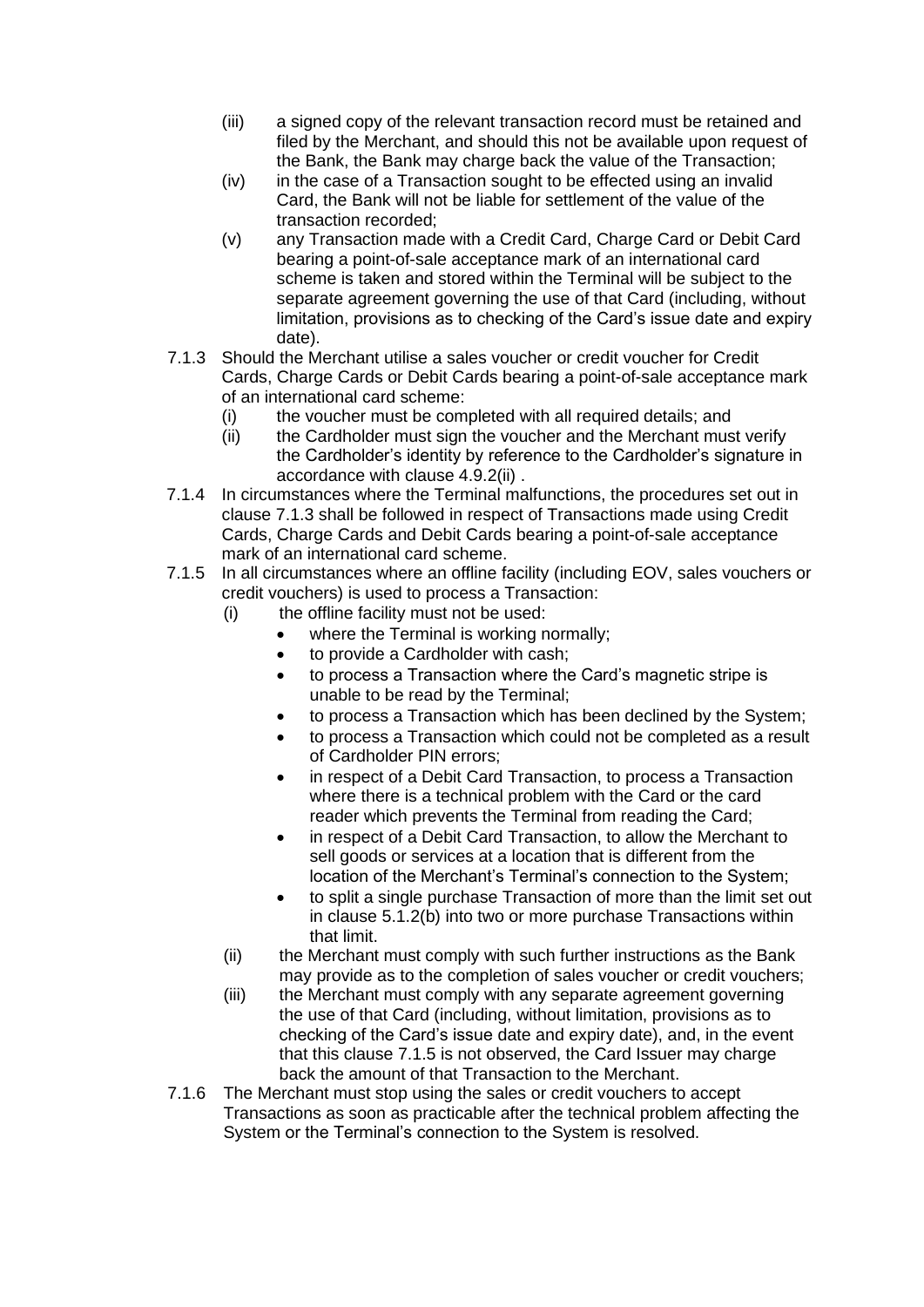#### **PART IV PROVISIONS APPLYING TO AGREEMENTS SET OUT IN PARTS II AND III**

# **8 PAYMENTS BETWEEN PAYMARK AND THE MERCHANT**

#### **8.1 Fees and Charges**

The parties acknowledge that PAYMARK will be entitled to debit or procure the debiting of the Merchant Account with:

- 8.1.1 the fees and charges, plus GST, set out in the Schedule, as varied or supplemented from time to time by PAYMARK in accordance with clause 16.3;
- 8.1.2 any other amounts payable plus GST (if any), to PAYMARK by the Merchant under this Agreement.

#### **8.2 Settlement Payments Due to Merchant**

The Merchant acknowledges that the obligation to settle Transactions with the Merchant is an obligation of the relevant Card Issuer or Acquirer or of the Bank. It is not an obligation of PAYMARK. PAYMARK will not be liable to the Merchant in any way for any amount payable to, or receivable by, the Merchant arising out of any Transaction. In addition, the Merchant acknowledges that settlement of Transactions effected using Terminals which have the capability to store Transactions is limited by the circumstances described in clause 4.7.2.

#### **9 SALE OF BUSINESS BY MERCHANT**

#### **9.1 Merchant to Notify Bank**

The Merchant must notify the Bank not less than five Business Days prior to any sale by the Merchant of its business.

#### **10 RECORDS AND INSPECTION**

#### **10.1 Retention of Records**

The Merchant will maintain complete and accurate records of all Point of Sale Transactions and will preserve all signed Transaction records, Transaction records which are generated electronically, tally rolls and other records ("Records"), relating to each Transaction for not less than 12 months from the date on which that Transaction took place. If, within 120 calendar days of the date of any Transaction initiated by a Cardholder, the relevant Cardholder asks the Merchant for a receipt for the Transaction (whether the Transaction was accepted or declined), the Merchant will give the Cardholder the Transaction receipt as soon as practicable after the request.

#### **10.2 Details required**

The Merchant must ensure that the Records for all Debit Card Transactions (whether the Transaction is accepted or declined) contain the following minimum information: 10.2.1 the Merchant's business name and location;

- 10.2.2 the type and general location of the Terminal or a symbol identifying the Terminal;
- 10.2.3 date and time of the Transaction;
- 10.2.4 whether the Cardholder selected the cheque or savings account;
- 10.2.5 information that enables the Merchant to identify the Transaction;
- 10.2.6 type of Transaction, e.g. 'purchase';
- 10.2.7 amount of the Transaction; and
- 10.2.8 if the Card has an expiry date, the Card expiry date.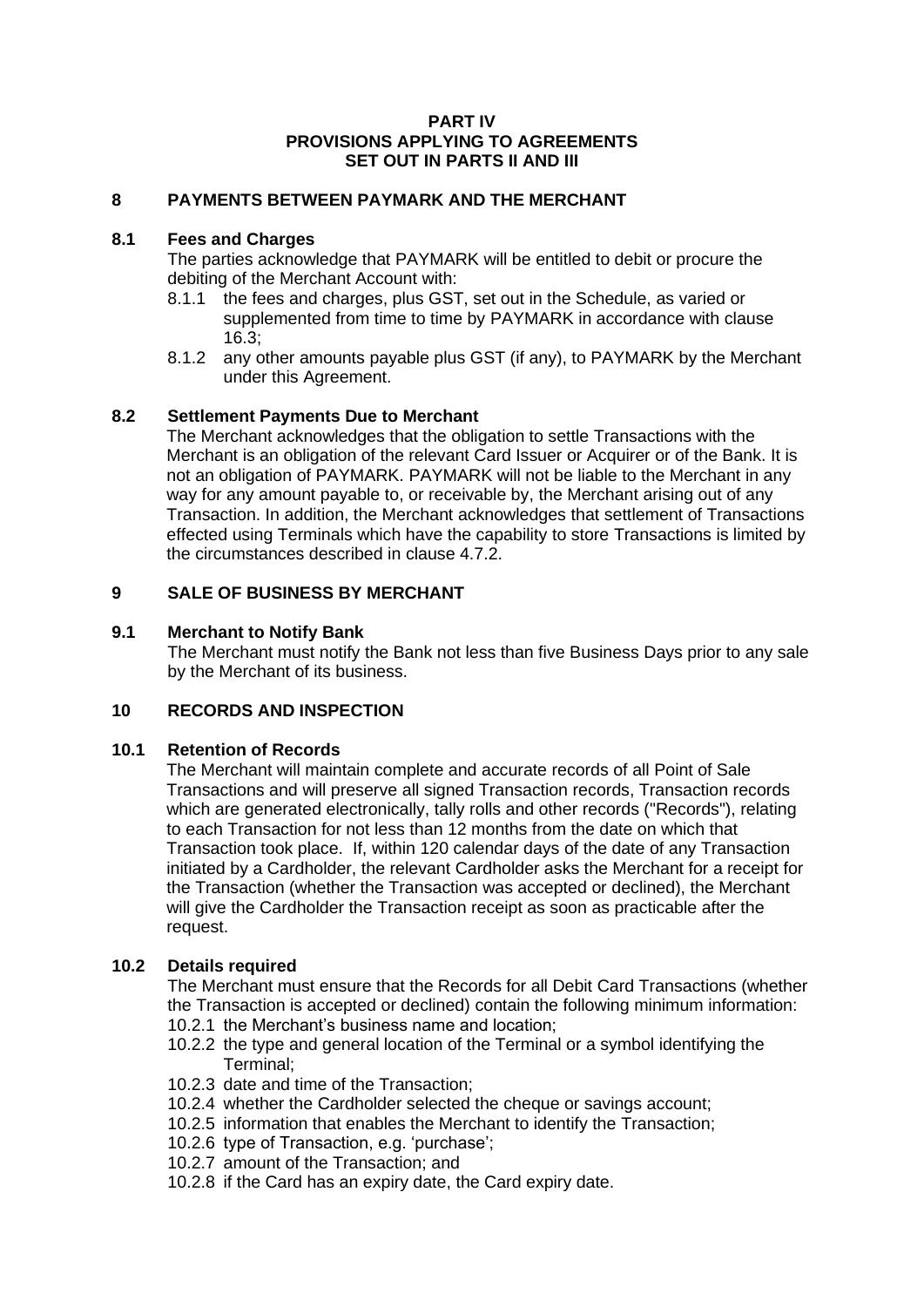## **10.3 Inspection of Records**

The Merchant will permit PAYMARK, the Bank and their authorised agents, at all reasonable times, to inspect and copy the Records of the Merchant relating to any Point of Sale Transaction.

#### **10.4 Bank to Provide Assistance**

The Bank will, upon request by the Merchant, provide details of Transactions recorded through the System by the Merchant to assist the Merchant with particular enquiries, but this does not oblige the Bank to provide regular statements to the Merchant.

# **10.5 Business Recovery Process**

A Merchant must have a business recovery procedure that supports protection and retention of the Merchant's records in a contingency. For example, if a technical problem results in a Terminal losing memory of a stored payment instruction awaiting delivery to the System, the Merchant must have another way of retaining a record of the payment instruction.

# **10.6 PAYMARK to Maintain Records**

PAYMARK will maintain records of each Transaction recorded through the System for at least 12 months after the date of the Transaction.

# **10.7 Ownership of Intellectual Property**

Nothing in this Agreement shall confer upon the Merchant any intellectual property rights (whether registered or unregistered, including trade marks, patents, copyright, registered designs, symbols, logos, database rights or any application to register the same) in relation to the System, the Service and any Transaction, or any interest in such rights.

# **11 NON EXCLUSIVITY**

#### **11.1 No Franchise**

No franchise in favour of the Merchant is created by this Agreement and PAYMARK is free to enter into agreements with other merchants to allow them use of the System.

#### **12 LIABILITY AND INDEMNITY**

#### **12.1 Service Provided by PAYMARK**

The service to which PAYMARK is contractually able to commit is as described in clause 4.1, and the Merchant acknowledges that PAYMARK cannot guarantee continuous fault-free access to the System. However, PAYMARK and the Merchant recognise that should PAYMARK be unable to provide part of the Service or should the System be unavailable for any reason:

- 12.1.1 the Merchant will, subject to the provisions of this Agreement and the terms of any separate agreements governing the use of Cards, nevertheless be able to process Transactions as Offline Transactions in accordance with clause 7.1; and
- 12.1.2 in any event, any loss or damage that the Merchant may suffer may be disproportionate to the level of service to which PAYMARK is contractually able to commit under this Agreement, and accordingly it is reasonable that PAYMARK's liability under this Agreement be limited in the manner described below.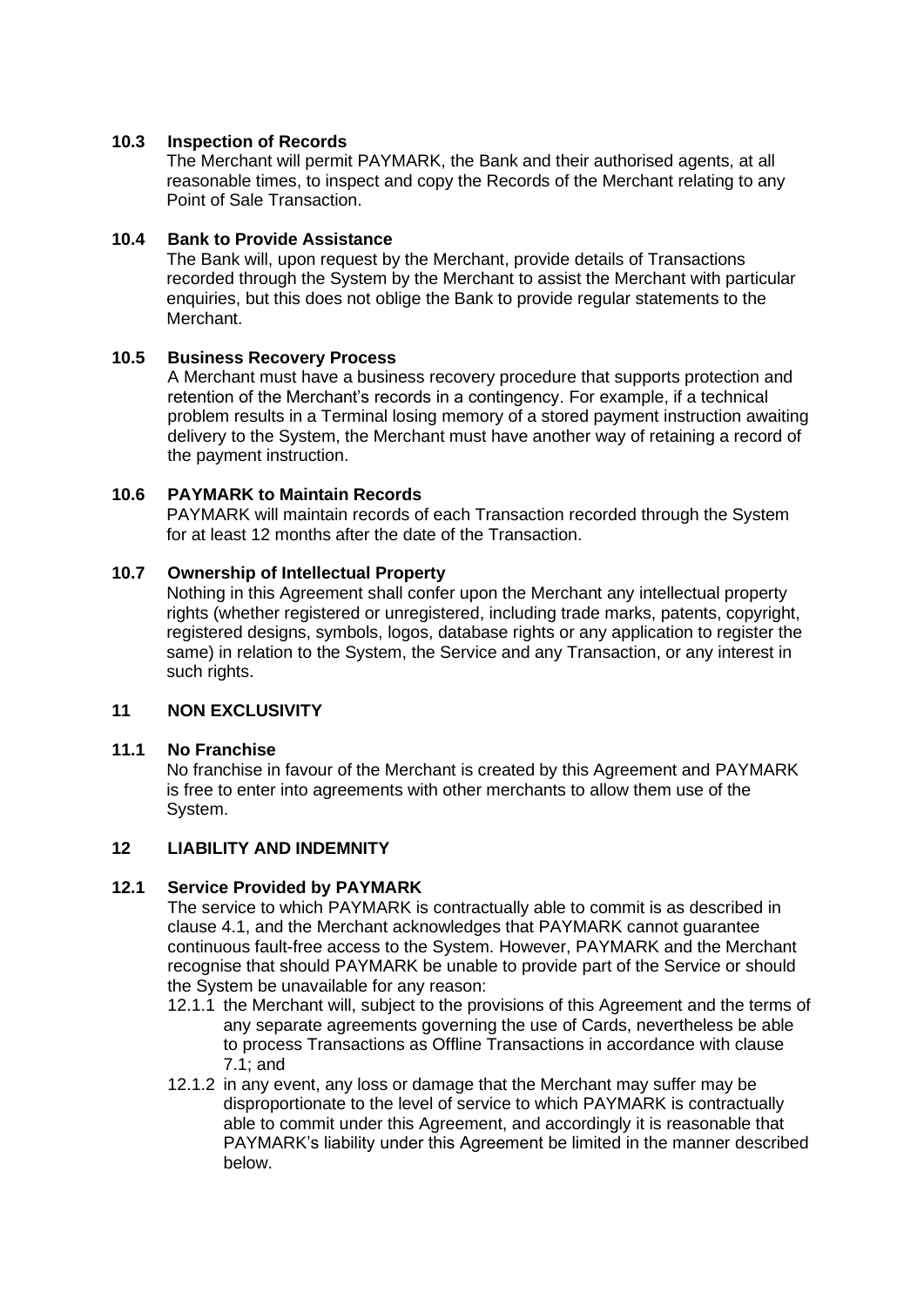## **12.2 Exclusion of PAYMARK's Liability**

Except as provided in clause 12.3, PAYMARK is not liable to compensate the Merchant for any loss, cost, injury or damage arising directly or indirectly from:

- 12.2.1 any act, omission, error, default or delay of PAYMARK or its officers, employees or agents; or
- 12.2.2 any failure (including telecommunications failure), breakdown or malfunction of the System or of any equipment, Terminal, Communication Channels, or Card; or
- 12.2.3 any cause beyond the reasonable control of PAYMARK; or
- 12.2.4 any act or omission of the Bank or any other third party.

#### **12.3 Liability of PAYMARK for Negligence and Wilful Default**

If PAYMARK is negligent, or wilfully defaults, in the performance of its obligations to the Merchant under this Agreement, then PAYMARK will be liable to the Merchant (but not any other person) for the direct loss or damage sustained by the Merchant itself as a result of such negligence or wilful default.

#### **12.4 Indemnity by Merchant**

The Merchant will indemnify PAYMARK and the Bank against all liabilities, losses and costs which PAYMARK or the Bank may incur, directly or indirectly, as a result of:

- 12.4.1 any breach by the Merchant of this Agreement; or
- 12.4.2 in the case of the Bank, any liability, loss or cost arising from a disputed Transaction; or
- 12.4.3 any fraud or negligence of the Merchant or its employees or agents in using, or any misuse or unauthorised act or act causing damage by any of them in relation to the System, a Terminal, Communication Channels, or any Card; or
- 12.4.4 in the case of PAYMARK, PAYMARK being liable to any supplier to PAYMARK of telecommunications services which, directly or indirectly, results from any claim made by the Merchant against that supplier relating to the telecommunications service provided to or for the benefit of PAYMARK.

#### **12.5 Indemnity by Bank**

The Bank will indemnify the Merchant against all direct liabilities, losses and costs which the Merchant may incur, directly or indirectly, as a result of a breach by the Bank of this Agreement, provided that in no event shall the liability of the Bank under this Agreement ever exceed the aggregate of all merchant service fees payable by the Merchant to the Bank during the period of six consecutive months immediately preceding the date on which the liabilities, losses or costs first arose.

# **12.6 Limitation of Liability**

Notwithstanding any other provision of this Agreement, none of PAYMARK, the Bank, or the Merchant will be liable to each other or to any other person:

- 12.6.1 in contract, tort (including negligence) or otherwise for any loss of revenue, profits, business, goodwill or anticipated savings or any consequential or indirect loss or damage; or
- 12.6.2 for any claims, demands, actions or proceedings by third parties, and any costs or expenses in connection therewith, that are not already excluded under this clause 12.

#### **12.7 Maximum Liability of PAYMARK**

Notwithstanding any other provision of this Agreement, in no event shall PAYMARK's liability to the Merchant under this Agreement ever exceed the aggregate of all fees and charges payable by the Merchant to PAYMARK under clause 8.1.1 during the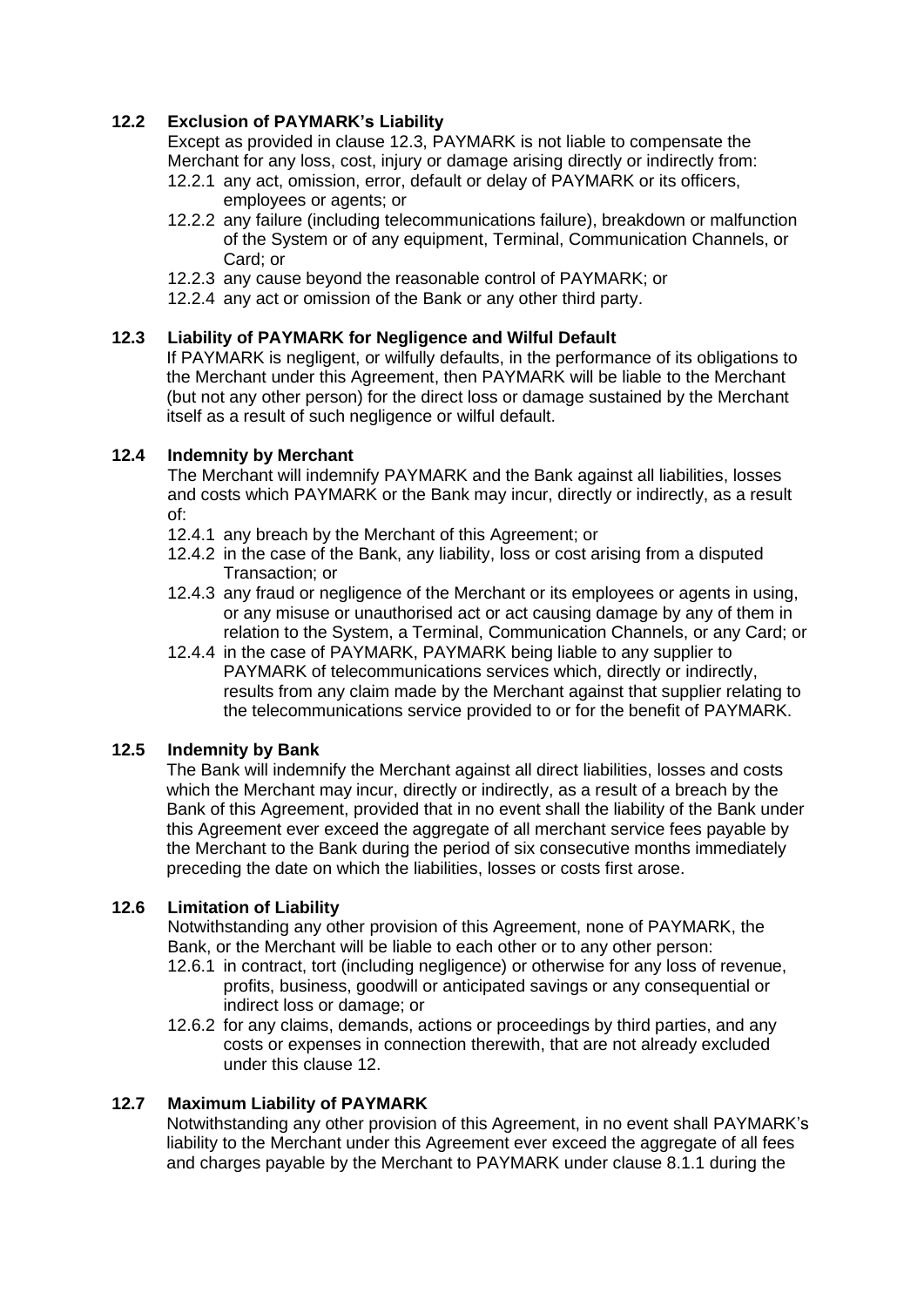period of six consecutive months immediately preceding the date on which the liability, loss or cost first arose.

## **12.8 Each Limitation Separate**

Each provision of this clause 12 is to be construed as a separate limitation, exclusion or protection applying and surviving even if for any reason any of the other provisions of this clause 12 is held inapplicable or invalid in any circumstances.

# **13 TERMINATION**

# **13.1 Duration of Agreemen**t

This Agreement will continue in force for an initial term of ……………………., or where no initial term is specified, for a period of 12 months unless terminated earlier by the Merchant, PAYMARK or the Bank in accordance with the following:

- 13.1.1 the Bank or PAYMARK may terminate this Agreement immediately if the Merchant enters into a composition with its creditors, is unable to pay its debts (within the meaning of section 287 of the Companies Act 1993), is declared bankrupt or commits an act of bankruptcy (within the meaning of section 19 of the Insolvency Act 1967), or goes into liquidation or a receiver, statutory manager or a receiver and manager is appointed in respect of the Merchant;
- 13.1.2 the Merchant may terminate this Agreement as it relates to one or more of the Merchant Premises if it ceases trading from such Premises;
- 13.1.3 PAYMARK or the Bank may terminate this Agreement:
	- (i) by written notice to the Merchant if the Merchant has materially breached this Agreement and has not remedied that breach within 10 Business Days of receipt of written notice from PAYMARK or the Bank, as the case may be, requesting the breach to be remedied; or
	- (ii) without further notice to the Merchant if PAYMARK or the Bank, as the case may be, has already given written notice to the Merchant indicating that the Merchant has materially breached this Agreement such that the security or integrity of the System may be jeopardised and requiring the Merchant to remedy that breach immediately, and the Merchant has not done so.
- 13.1.4 The Merchant may terminate this Agreement immediately by giving written notice of termination to PAYMARK and the Bank, if PAYMARK or the Bank breaches this Agreement and has not remedied that breach within 10 Business Days of receipt from the Merchant of written notice of the breach.
- 13.1.5 The Merchant may terminate this Agreement by giving notice to PAYMARK and the Bank if the Bank or PAYMARK amends this Agreement or varies the fees and charges payable or assigns this Agreement. This notice of termination must be given within 30 Business Days of the Merchant receiving the notice pursuant to clauses 16.3 or 16.4.
- 13.1.6 The Bank may terminate this Agreement by written notice to PAYMARK and the Merchant where the Bank is the Merchant's relevant Credit Card and/or Charge Card Acquirer and the acquiring agreement between the Bank and the Merchant terminates or expires.

## **13.2 Automatic Renewal**

Following the conclusion of the term set out in clause 13.1 ("the Initial Term"), this Agreement will continue in force for further successive terms of 12 months on the same terms and conditions (including as to successive terms and renewal), unless PAYMARK, the Bank or the Merchant gives at least 3 calendar months' written notice to the other parties before the end of any 12 month term that the Agreement should not be so renewed for the next 12 months. For the avoidance of doubt, the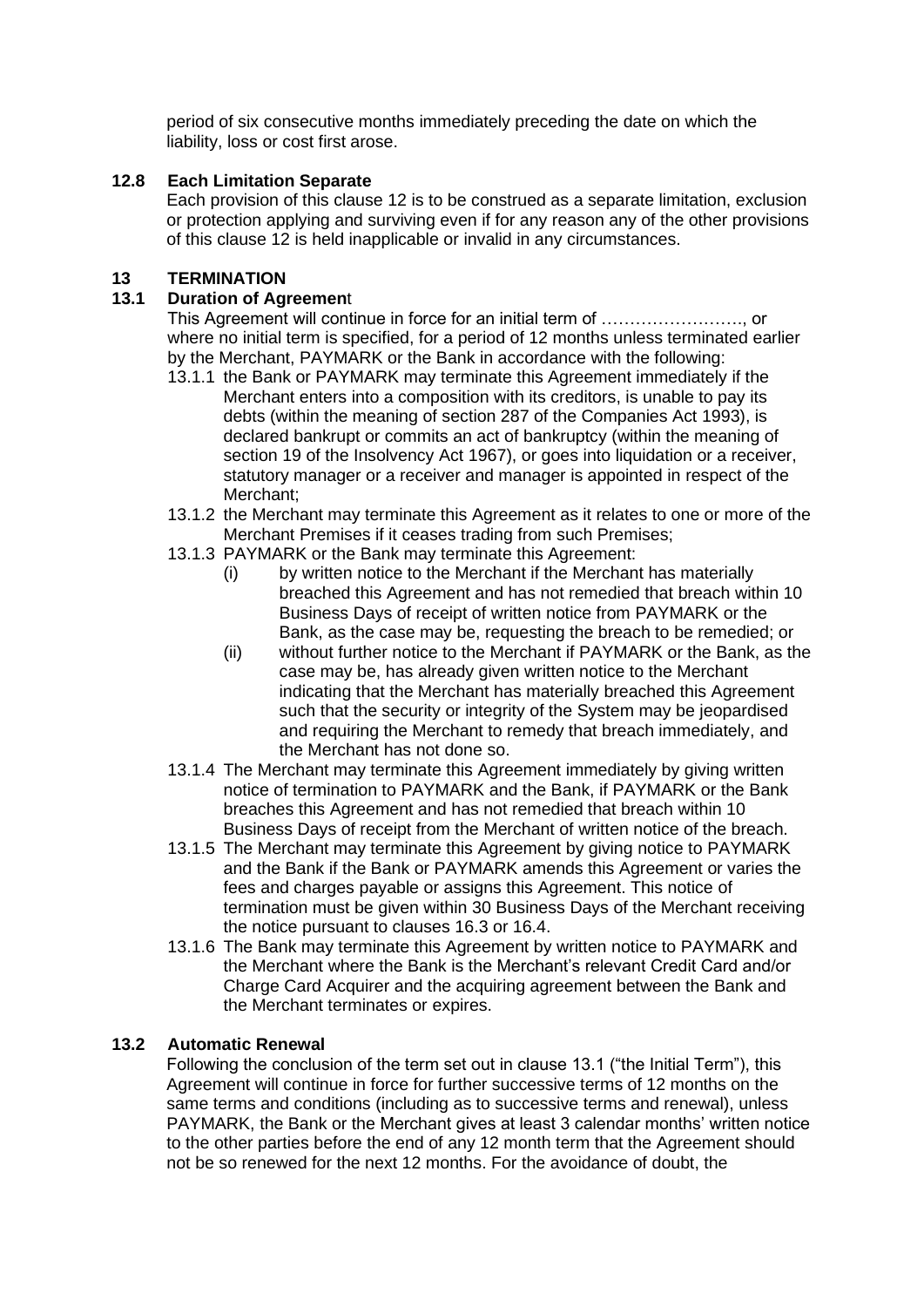termination provisions outlined in clauses 13.1.1 to 13.1.6 will continue to apply during any term beyond the Initial Term.

#### **13.3 Suspension or Re-direction of Settlement Proceeds**

Without affecting their rights under clause 13.1.4, PAYMARK or the Bank may, at their discretion:

- 13.3.1 suspend availability of the Service to the Merchant under this Agreement in the event of a material breach of this Agreement by the Merchant which has not been remedied within 10 Business Days of receipt of written notice of breach from PAYMARK or the Bank, as the case may be; or
- 13.3.2 in the event PAYMARK or the Bank considers on reasonable grounds that the Merchant or any of its officers or employees may have been using, or may be likely to use, the System fraudulently or where the security or integrity of the System has been, or is likely to be, jeopardised by the Merchant or any other person, either immediately and

without notice suspend availability of the Service to the Merchant under this Agreement, or redirect any Transaction settlement proceeds due to the Merchant into a suspense account until such time as the Bank or PAYMARK has resolved that such fraudulent use or threat to the System's security or integrity has not occurred or is not likely to occur.

#### **13.4 Pre Existing Rights and Obligations**

If this Agreement is terminated pursuant to clause 13.1, all rights and obligations that have arisen under this Agreement before the termination will continue and will not be affected in any way.

#### **14 WARRANTIES AND REPRESENTATIONS**

#### **14.1 No Warranty by Merchant**

The Merchant will not, without the prior written consent of PAYMARK and the Bank, make any warranty or representation:

14.1.1 on behalf of PAYMARK or the Bank in relation to the System or the Service;

14.1.2 that PAYMARK or the Bank or any other participant in the System recommends any goods or services provided by the Merchant.

#### **14.2 No Warranty as to Cardholders or Card Issuers**

The Merchant acknowledges that no representation, warranty or assurance concerning the credit worthiness of a Cardholder or Card Issuer or Acquirer may be inferred from the issue of a Card to that Cardholder or from the use of that Card in the System or from the approval of any Card for use in the System.

#### **15 NOTICES**

#### **15.1 Notices in Writing**

Any notice to be given by a party under this Agreement must be in writing and may be delivered or mailed by pre paid post or sent by facsimile or email to the recipient at its address, facsimile number or email address stated in the Schedule or alternatively, in the case of a party which is a company, at its registered office.

#### **15.2 Effective Receipt of Notice**

A notice which is mailed in a correctly addressed pre-paid envelope will be deemed to have been given on the second Business Day after the day on which it is mailed. A notice which is sent by facsimile will be deemed to have been given on the next Business Day following the day on which it is sent. A notice which is sent by email will: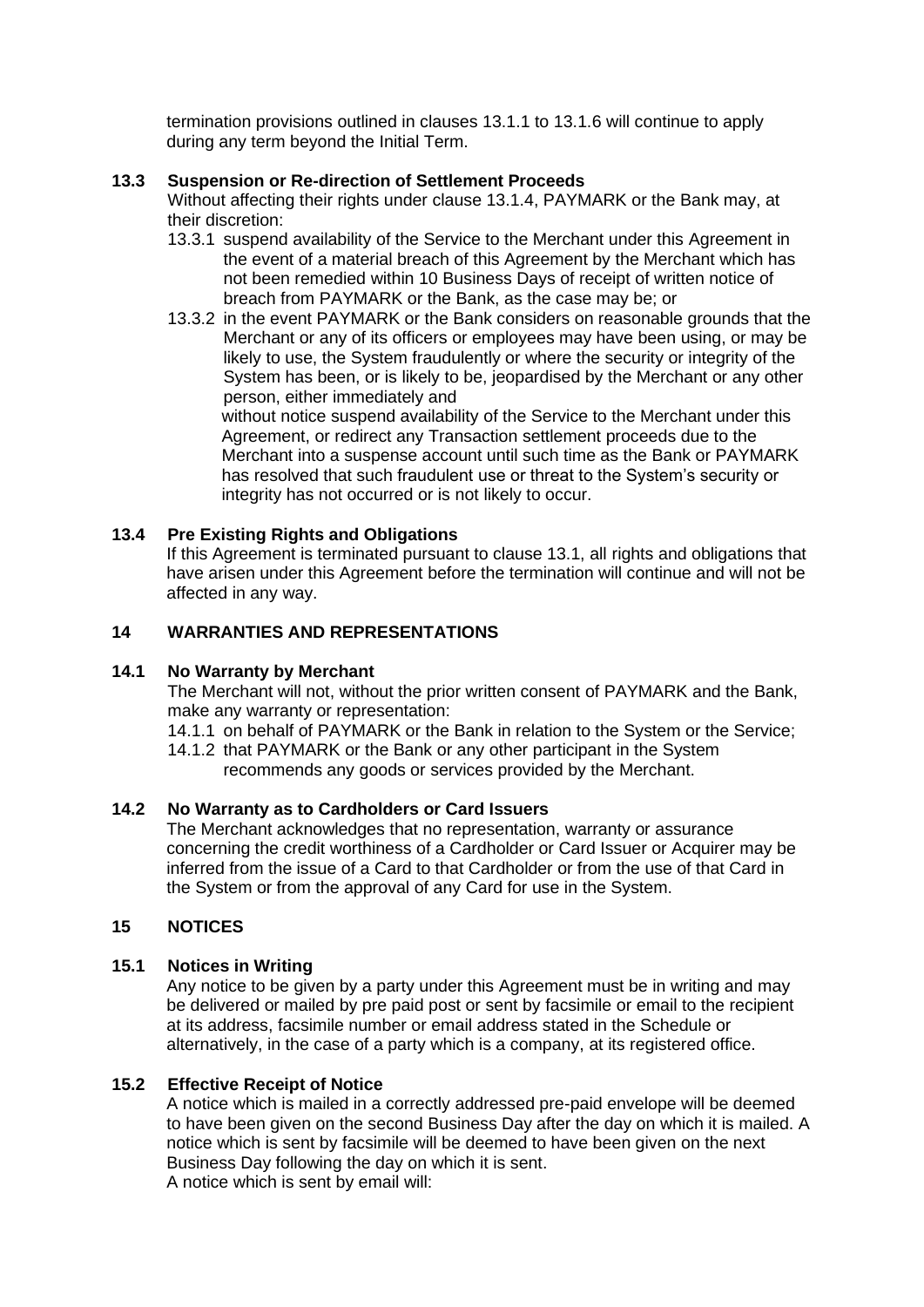- 15.2.1 in the case of an email sent to PAYMARK or the Bank, be deemed to have been given upon receipt of a return email from PAYMARK or the Bank (as the case may be) acknowledging receipt of such email (for the avoidance of doubt, an automatic or system generated acknowledgement from PAYMARK or the Bank will not be considered a return email for the purposes of acknowledgement of receipt notice); and
- 15.2.2 in the case of an email sent to the Merchant, be deemed to have been given at the time specified in the email as the time at which it was sent.

#### **16 GENERAL**

#### **16.1 Disputes between Merchant and Cardholder**

Any dispute between a Merchant and a Cardholder about goods and services supplied will be entirely between the Merchant and that Cardholder. PAYMARK and the Bank may be requested to provide confirmation of transactional information only.

#### **16.2 Waiver**

Any additional time given to the Merchant by PAYMARK or the Bank, or any failure or delay by PAYMARK or the Bank in exercising their rights under this Agreement, will not be construed as a waiver of PAYMARK's or the Bank's rights or remedies and will not prejudice PAYMARK's or the Bank's ability to exercise such rights or remedies at any subsequent time.

## **16.3 Amendment and Notice of Variation of Fees**

PAYMARK or the Bank may amend this Agreement or notify the Merchant of any variation or supplement to the fees and charges referred to in clause 8.1 or of a proposed assignment under clause 16.4 by giving written notice to all other Parties. The amendment, notification or assignment will take effect according to its terms but in any event not earlier than 1 month after the date of service of the notice, and will not affect any Transaction occurring before the date it takes effect.

#### **16.4 Assignment**

- 16.4.1 The Merchant may not assign or transfer its rights or obligations under this Agreement to any other person.
- 16.4.2 PAYMARK and the Bank may assign or transfer their respective rights and obligations under this Agreement to any other person so long as notice of the proposed assignment is given to the Merchant.

#### **16.5 Entire Agreement**

- 16.5.1 Without affecting clause 16.5.2, this Agreement constitutes the entire agreement between the parties. The Merchant acknowledges that there are no oral or written understandings, representations or commitments of any kind, express or implied, with respect to the matters covered by this Agreement.
- 16.5.2 Nothing in this Agreement limits any provision of any other agreement existing between the Merchant and the Bank or the Merchant and any Acquirer.

#### **16.6 Privacy**

If the Merchant is an individual, the personal information in this Agreement and any other personal information which the Merchant may provide to PAYMARK or the Bank at any time, whether in writing, by telephone, electronically or any other means, may be used by PAYMARK or the Bank for the purposes of providing EFTPOS services to the Merchant. The intended recipients of the personal information are PAYMARK and Bank staff who need to receive the information for the purpose of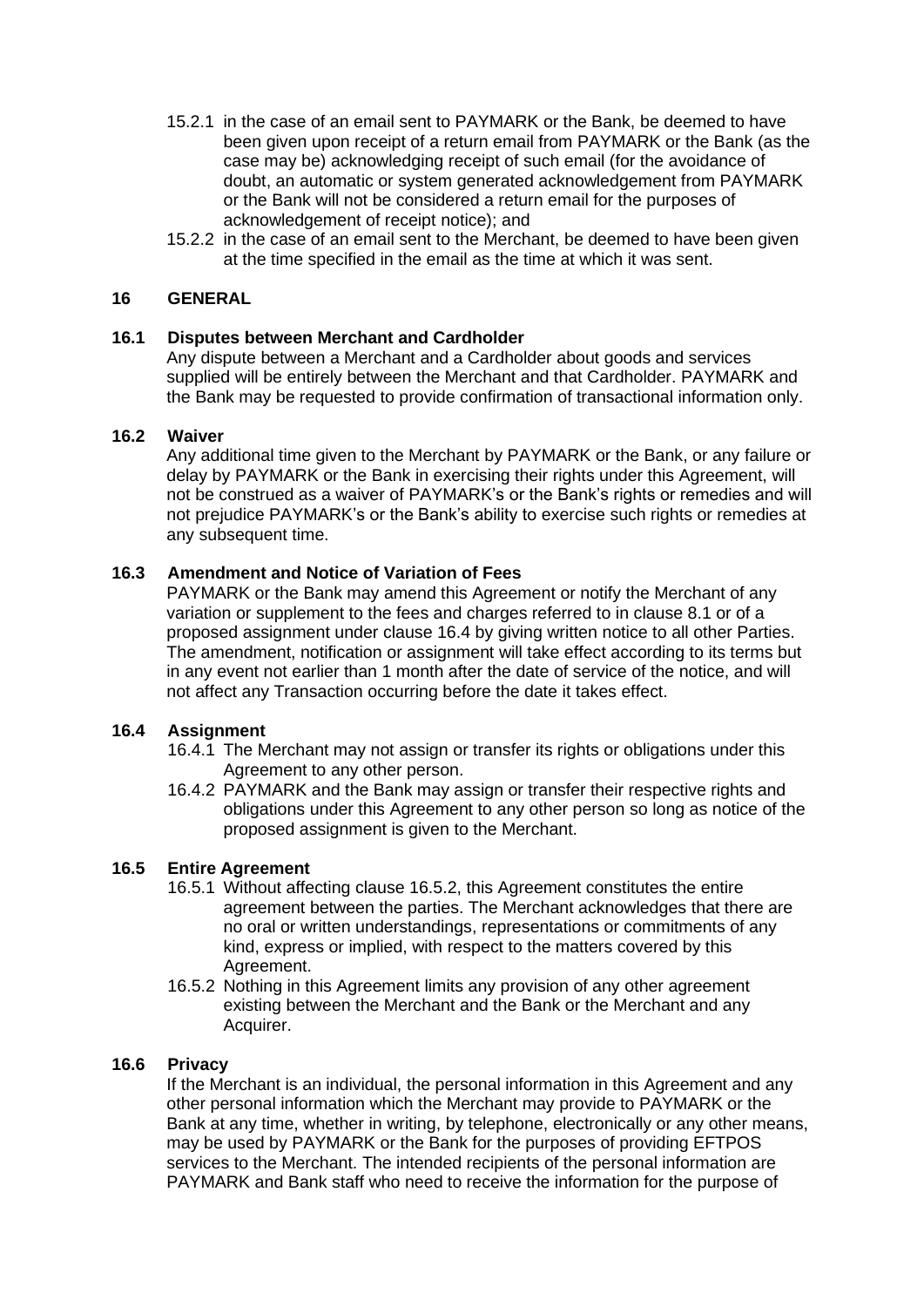providing EFTPOS services to the Merchant. The Merchant has the right to access their personal information, or to request an update or correction of the personal information held by PAYMARK or the Bank.

#### **16.7 Consumer Guarantees Act**

The Merchant confirms that it has entered into this Agreement solely for business purposes and agrees that nothing in the Consumer Guarantees Act 1993 shall apply in respect of the provision of the Service or the operation of the System.

#### **16.8 Dispute Resolution**

In the event of any dispute between the Merchant on the one hand and PAYMARK or the Bank on the other, the relevant parties shall first attempt to resolve the dispute by good faith negotiations. Only if those negotiations are unsuccessful, either party may then refer the dispute to arbitration in accordance with the Arbitration Act 1996, except that the arbitrator shall be a person agreed by the relevant parties or, in the absence of agreement, shall be appointed (at the request of either party) by the President for the time being of the New Zealand Law Society.

#### **16.9 Severance**

If any provision of this Agreement shall be invalid, void, illegal or unenforceable, this will not affect the remaining provisions of this Agreement.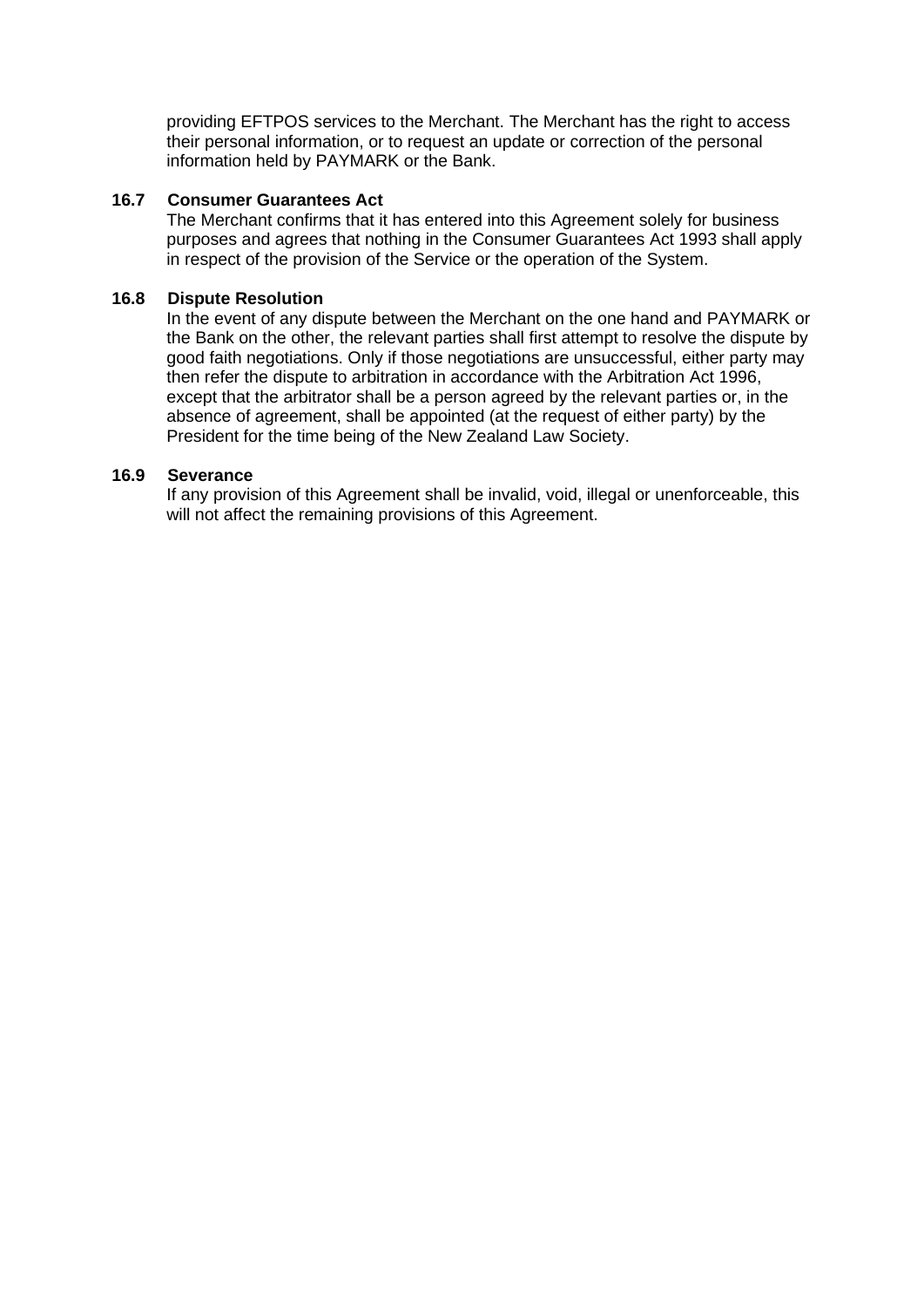# **SCHEDULE OF MERCHANT CHARGES AS AT DATE OF THIS AGREEMENT**

# Parties:

- 1. Paymark Limited Level 2, 162 Victoria Street West, Auckland 1010 PO Box 799, Auckland Telephone: (09) 356 8088 Fax: (09) 302 1262 Attention: General Manager Email: support@paymark.co.nz
- 2. [insert bank details] Email:
- 3. [insert merchant details] Email:

# **Execution:**

PAYMARK, the Bank and the Merchant agree to observe and be bound by their respective obligations set out in this Agreement.

Signed for and on behalf of PAYMARK:

Date:

Signed for and on behalf of Bank:

Date:

Signed for and on behalf of Merchant:

Date: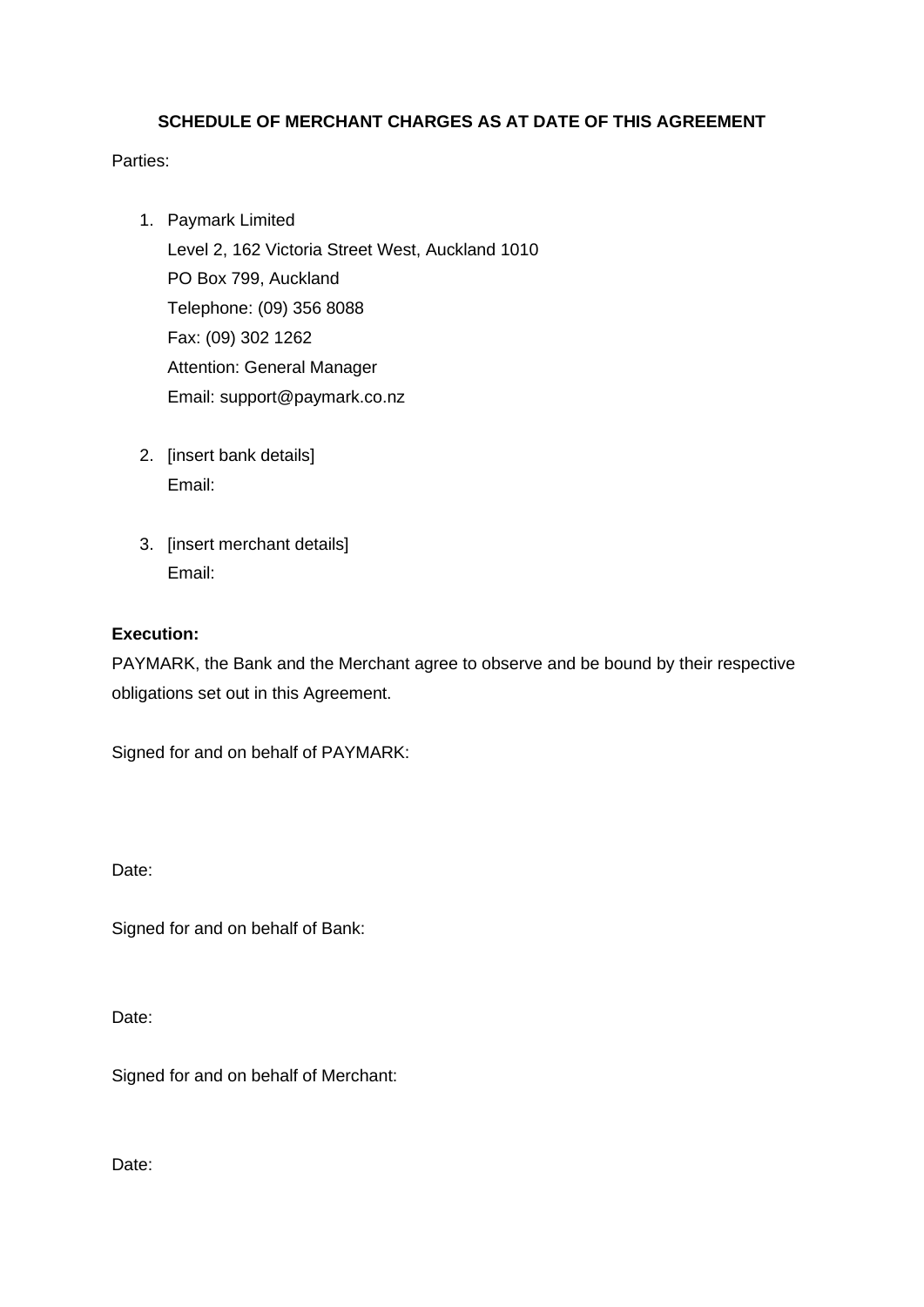Please note fees and charges are payable by the Merchant to Paymark Limited for the EFTPOS Service. The following fees are payable as at the date of the Agreement:

# **EFTPOS Administration Fee:**

\$18.00 per month or part month (plus GST) per Merchant Terminal record entered on the System (regardless of Transaction volume) $1,2$ .

# **Donation Point Tap Fee:**

\$5 per month or part month (plus GST) per Donation Point Tap record entered on the System (regardless of Transaction volume). Any fees related to Donation Point Tap will be charged by Paymark to Merchant via Quest<sup>3</sup>.

# **Telecommunications Access Fee:**

- \$6.95 per month or part month (plus GST) per Merchant Terminal for any Merchant Terminal that processes less than 80% but more than 0% of its Transactions via a dial-up connection;
- \$9.95 per month or part month (plus GST) per Merchant Terminal for any Merchant Terminal that processes 80% or more of its Transactions via a dial-up connection;
- direct port connection:
	- 0 to 3,000 Transaction monthly- \$200 plus GST monthly per leased line;
	- 3,001 to 5,000 Transactions monthly- \$140 plus GST monthly per leased line;
	- 5,001 to 8,000 Transactions monthly \$60 plus GST monthly per leased line
	- Greater than 8,000 Transactions monthly no charge

# **Paper Statement Fee:**

\$2 per month or part month (plus GST) for each Merchant that elects to receive its monthly statements/invoices in paper form delivered to a postal address.

#### **Standby Service Fee:**

The fee is \$30.00 (plus GST) per six months per Terminal (the "**Standby Service Fee**"). The Standby Service Fee is payable upfront and on notification by the Merchant that the standby service is required.

<sup>&</sup>lt;sup>1</sup> Excludes mPOS. Any fees related to mPOS will be charged by Paymark to Bank.

<sup>2</sup> Excludes Donation Point Tap.

<sup>&</sup>lt;sup>3</sup> Quest Payment Systems Pty Limited, a terminal provider that offers a Donation Point Tap solution to Banks and Merchants.